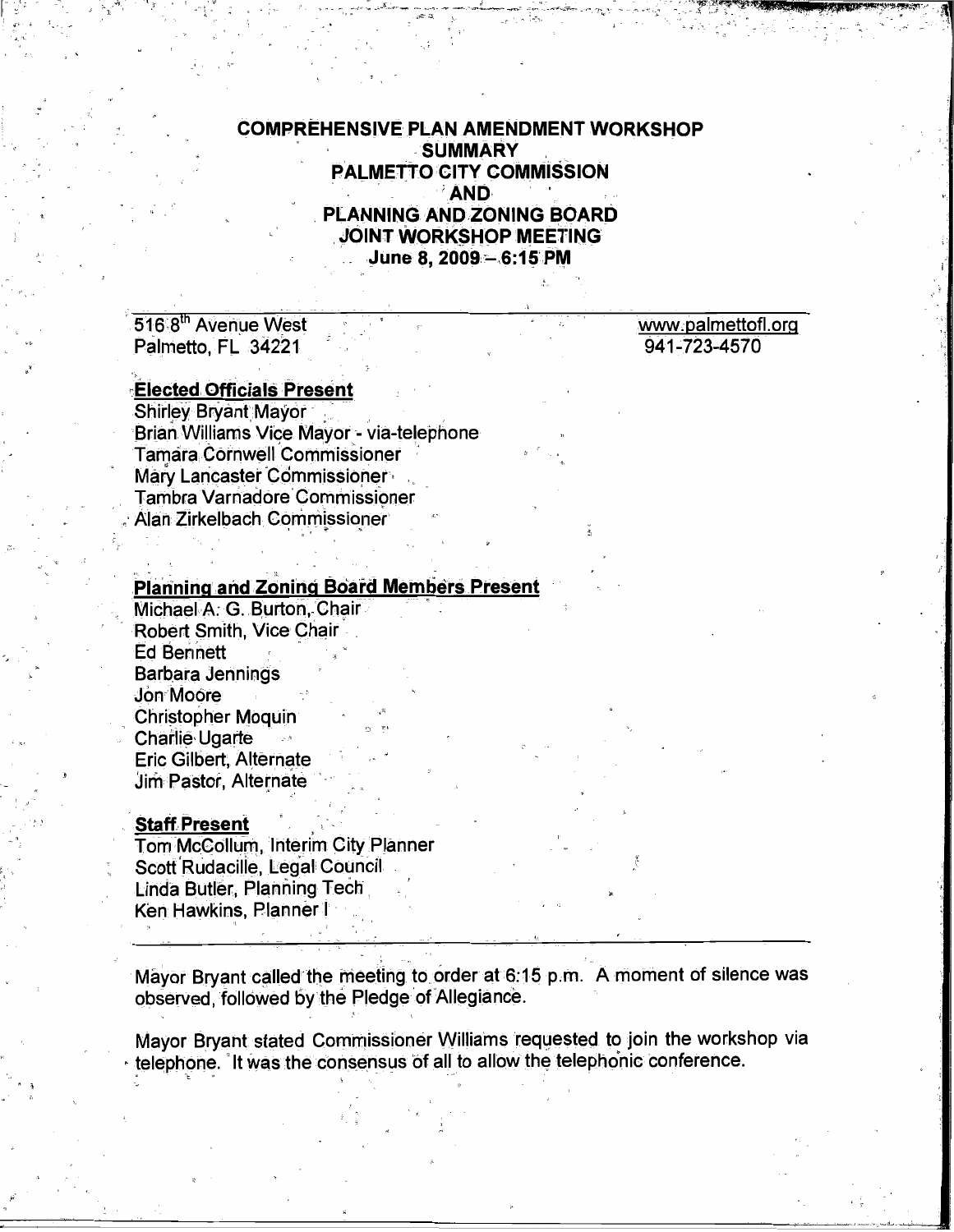Palmetto City Commission & Planning & Zoning Board Joint Comprehensive Plan Workshop Summary June 8, 2009 Page 2

### **ORDER OF BUSINESS:**

# 1. DISCUSSION: COMPREHENSIVE PLAN REVISIONS:

#### Section 1 – Future Land Use Element:

- ❖ Page 1-9 Land Use Table Under the Maximum Density/Intensity column FAR (floor area ratio) should read "1.00."
- $\triangleleft$  Mr. McCollum will provide more information and clarity on the maximum allowable density
- Objective 1.14 It was the consensus of the Members to change the wording to be generic and not just specific to the School Board.

#### Section 2 - Transportation Element:

 $\bullet$  Objective 2.1 Mr. McCollum will look into removing "LOS standards."

 $\bullet$  Objective 2.6 need to be enforced.

#### Section 3 - Housing Element:

- ❖ Policy 3.8.2 Mr. McCollum will research and report back why only two mobile home parks are listed and the other items were deleted
- $\cdot$  Policy 3.6.5 state distance to bus service
- Policy 3.9.2 It was the consensus of the Members to add "The City shall" encourage".

Section 4 - Sanitary Sewer Element:

❖ Policy 4.4.1 It was the consensus of the Members to remove "18-24 months" if it is allowed

Section 5 - Solid Waste Element:

❖ No questions or comments

Section 6 - Stormwater Element:

 $\bullet$  No questions or comments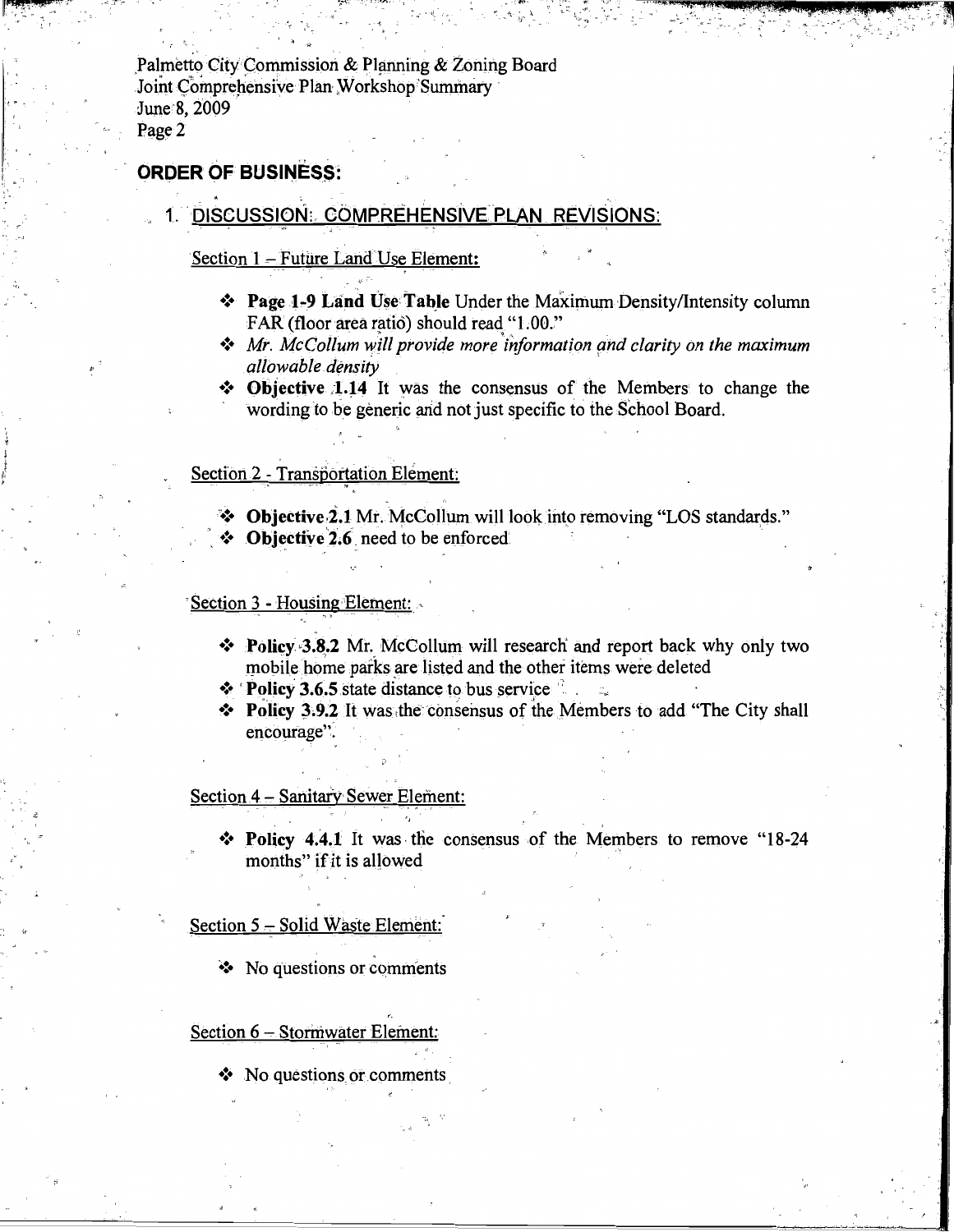Palmetto City Commission & Planning & Zoning Board Joint Comprehensive Plan Workshop Summary June 8, 2009 Page 3

#### Section 7 - Potable Water Element:

No questions or comments

## Section 8 - Coastal Management Element:

- Policy 8.1.8 It was the consensus of the Members to change the sentence to read" The City shall refer to the Florida Pest Plant Council Category 1."
- \* Policy 8.4.4 It was the consensus of the Members to remove "on site"
- Mr. McCollum will research MHP Future Land Use (FLU) and Land Use  $(LU)$  designation
- $\bullet$  Policy 8.7.2 It was the consensus of the Members to strike this policy

#### Section 9 - Conservation Element:

- ❖ Page 9-2 would like to see isolated wetland addressed
- $\bullet$  Policy 9.2.1 and 9.2.2 Mr. Burton will not provided the language due to time constraint. Also strike any reference to federal rules and or guidelines. Mr. McCollum and Mr. Burton will work together to update the language.
- $\bullet$  Policy 9.4.6 It was the consensus of the Members to remove "Issues that need to be addressed include: Mandatory connection; Installation of backflow preventers: Installation of irrigation system: Discontinuance of existing wells of irrigation purposes; Amount of connection fee; and Fee for using reclaimed water

Section 10 - Park, Open Space, and Recreation Element:

\* Policy 10.3.1 Add a bullet for "Public transportation ability."

#### Section 11 - Public School Facilities Element:

No questions or comments

#### Section 12 - Intergovernmental Coordination Element:

No questions or comments